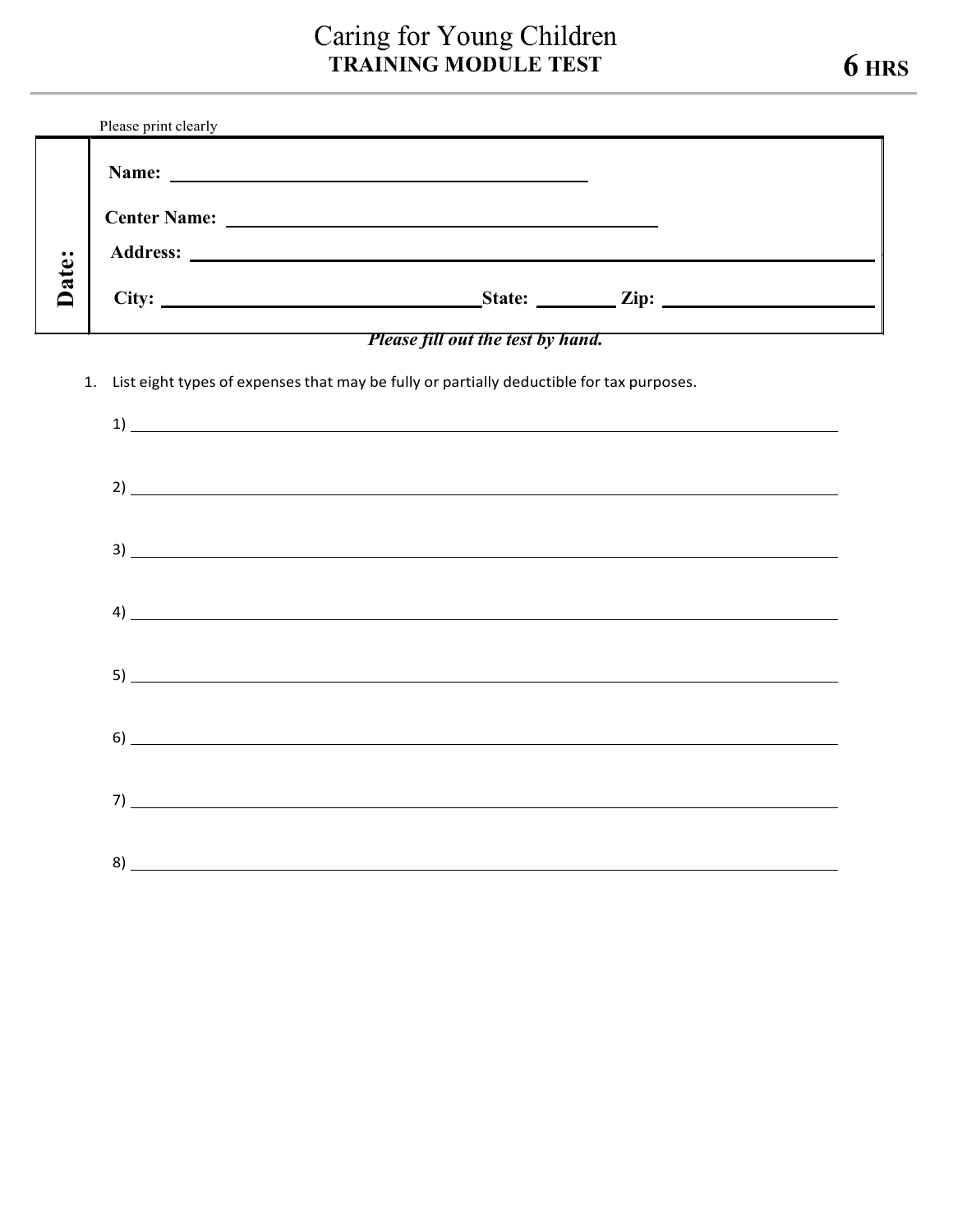## **Caring for Young Children<br>TRAINING MODULE TEST**

| 2. List the ten steps in problem solving that are discussed in the module.                                                                                                                                                                                                                                          |
|---------------------------------------------------------------------------------------------------------------------------------------------------------------------------------------------------------------------------------------------------------------------------------------------------------------------|
|                                                                                                                                                                                                                                                                                                                     |
|                                                                                                                                                                                                                                                                                                                     |
|                                                                                                                                                                                                                                                                                                                     |
| $3)$ $\overline{\phantom{a}}$                                                                                                                                                                                                                                                                                       |
| $\frac{1}{2}$ $\frac{1}{2}$ $\frac{1}{2}$ $\frac{1}{2}$ $\frac{1}{2}$ $\frac{1}{2}$ $\frac{1}{2}$ $\frac{1}{2}$ $\frac{1}{2}$ $\frac{1}{2}$ $\frac{1}{2}$ $\frac{1}{2}$ $\frac{1}{2}$ $\frac{1}{2}$ $\frac{1}{2}$ $\frac{1}{2}$ $\frac{1}{2}$ $\frac{1}{2}$ $\frac{1}{2}$ $\frac{1}{2}$ $\frac{1}{2}$ $\frac{1}{2}$ |
|                                                                                                                                                                                                                                                                                                                     |
| $\sim$ 6) contract to the contract of the contract of the contract of the contract of the contract of the contract of the contract of the contract of the contract of the contract of the contract of the contract of the contr                                                                                     |
| $7)$ $\overline{\phantom{a}}$                                                                                                                                                                                                                                                                                       |
|                                                                                                                                                                                                                                                                                                                     |
|                                                                                                                                                                                                                                                                                                                     |
|                                                                                                                                                                                                                                                                                                                     |
|                                                                                                                                                                                                                                                                                                                     |
| 3. Define the four areas of child development.                                                                                                                                                                                                                                                                      |
| Physical Development:                                                                                                                                                                                                                                                                                               |
|                                                                                                                                                                                                                                                                                                                     |
| $2)$ $\overline{\phantom{a}}$                                                                                                                                                                                                                                                                                       |
| $3)$ $\overline{\phantom{a}}$                                                                                                                                                                                                                                                                                       |
| 4)                                                                                                                                                                                                                                                                                                                  |